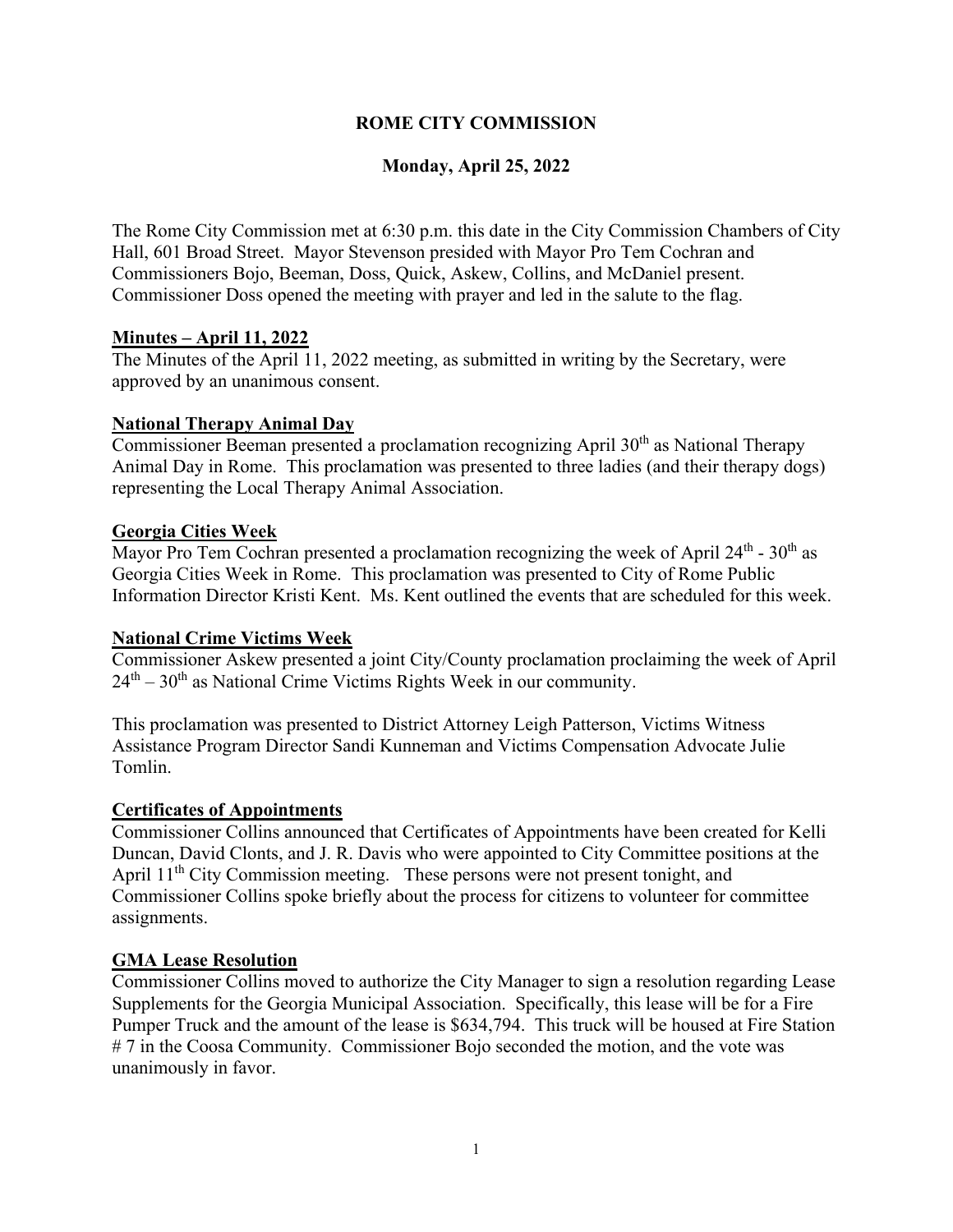# **Alcohol Sales Permit Ordinance Amendment – First Reading**

Secretary Smith announced that an amendment to Rome's Alcohol Ordinance is being placed on First Reading. This ordinance amendment will require security guards working at alcohol establishments to obtain a City of Rome Alcohol Sales Permit. Second Reading for this proposed ordinance amendment is scheduled for the May 9<sup>th</sup> City Commission meeting.

## **Sewer Ordinance Amendment – First Reading**

Secretary Smith announced that an amendment to Rome's Sewer Discharge Ordinance was being placed on First Reading. This ordinance will reestablish Rome's limits for discharges into our public sewers. This ordinance amendment will be scheduled for Second Reading at the May 9<sup>th</sup> City Commission meeting.

## **A22-04-01 Annex 75 Huffaker Road**

Annexation file A22-04-01, the request to annex 75 Huffaker Road, identified as Tax Map # H13X-180 with Community Commercial zoning (no change) was presented. The Planning Commission and Staff have recommended approval of this annexation request.

Assistant Rome Planner Brice Wood reviewed this file, displaying maps and photographs of the subject and surrounding properties. Mr. Wood stated that this property is currently used as the Classic Bowling Center.

Mayor Stevenson called a Public Hearing to order concerning the annexation request. There was no one to speak in favor or opposition, and the Public Hearing was closed.

Commissioner Collins moved to approve the annexation of 75 Huffaker Road with Community Commercial zoning as requested. Commissioner Bojo seconded, and the vote was unanimously in favor.

## **ULDC Text Amendment – Subdivision Plat Approval**

Brice Wood introduced the proposed ULDC Text Amendment, which would remove the requirement that the Rome/Floyd Planning Commission approve any and all final subdivision plats and allow administrative approval. The Planning Commission has recommended approval of this ULDC Amendment.

Mayor Stevenson called a Public Hearing to order. There was no one to speak in favor or opposition to the proposed ordinance amendment, and the Public Hearing was closed.

Commissioner Quick moved to approve the ULDC Amendment regarding subdivision plat approvals as presented. Commissioner Askew seconded, and the vote was unanimously in favor.

### **Z22-01-01 Highway 411 at East Rome Bypass**

Assistant Floyd Planner Brice Wood introduced and reviewed rezoning file Z22-01-01 to request to rezone 290 acres of property located on Highway 411 at the East Rome Bypass and identified by Tax Parcels K15W-002, K15W-004, K15X-259, K15X-262, K15X-264, K15X-266, and K14Z-001, from Suburban Residential and Community Commercial to Multi-Family Residential. Mr. Wood stated the request is to construct a residential development at this site.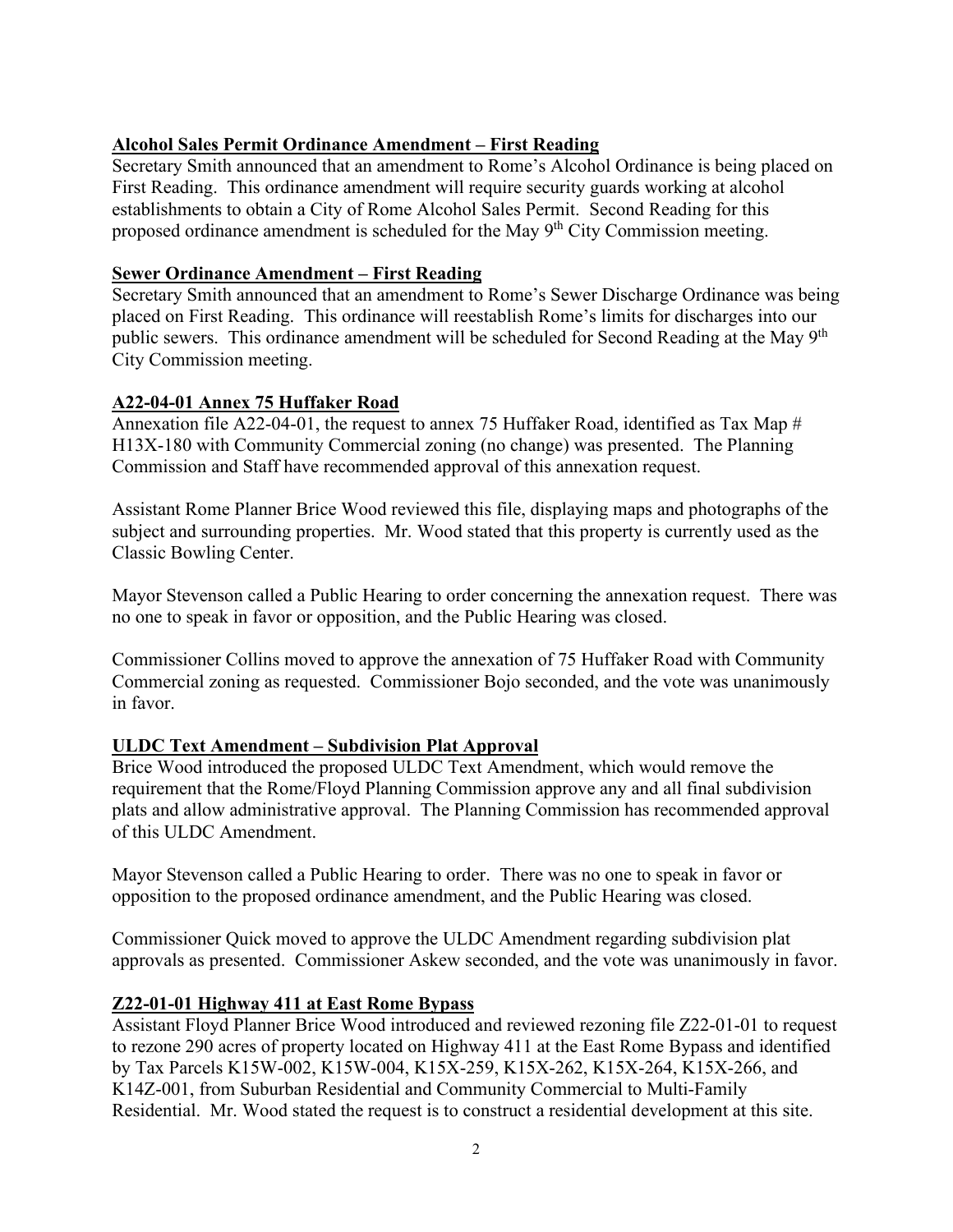This file is a development of regional impact (DRI) and has been appropriately reviewed. Mr. Wood reviewed the file, displaying maps and photographs of the subject and surrounding property.

The Planning Commission and Staff have recommended approval of the rezoning request. The Staff recommended the following conditions:

- A) That the ingress/egress, closest to the Walmart, be a left turn only, sending traffic back towards the redlight at Highway 411 and Callier Springs Road.
- B) That the second point of egress, located further up Callier Springs Road, be a oneway point of ingress only.

Mayor Stevenson called a Public Hearing to order concerning the rezoning request. Speaking in favor of the rezoning request was Mr. Norman White, 1192 Long Court Drive, Atlanta, Georgia. Mr. White represents Fall Leaf Residential LLC, the developer of the proposed housing project. Mr. White explained that the goal is to build affordable houses in the \$190 – \$230K range. This development will occur in five phases over a  $6 - 7$ -year period. They plan to have a density of 4.52 units per acre. Once the development begins, they expect to deliver 200 units in year one. Also speaking in favor of the rezoning was Mr. Jimmy Byars, 19 Rock Ridge Road. Mr. Byars represents the owners of this property. He stated that our community has work force housing needs that will be met by this development. There is not a product similar to this currently available in our community.

Speaking in opposition to the rezoning request was Grant Miller, 2653 Callier Springs Road and owner of Callier Springs Country Club; Brad Lawrence, 10 Argon Drive; and Shemi Kumar, 928 Turner Chapel Road and owner of the Montessori School located on Dodd Boulevard. Mr. Miller spoke about the dangers of Callier Springs Road. This is a small and very curvy road with a narrow roadway and deep shoulders. Mr. Miller stated he has been discussing improvements needed to Callier Springs Road with the Floyd County Commission for several years. He feels that this is too much development and will create too much traffic for the current infrastructure. He also stated that the plan for a left-turn only at the ingress/egress point is to Walmart will not be followed and that some residents will turn right and use Callier Springs as their access method to Rome.

Mr. Lawrence encouraged the Commission to think about long-term growth and what our community should be. Mr. Lawrence spoke about the negative effects of unregulated sprawl. He feels that sprawl makes communities unlivable and encouraged the Commissioners to act in the best interest of the residents who live in this community as opposed to out-of-town developers. Ms. Kumar expressed her concerns about traffic issues on Callier Springs Road and Dodd Boulevard. She feels this is a development that is much too large for the existing infrastructure. She encouraged the Commissioners to find a way to take a slower approach to such a large residential development.

Mr. White used his remaining time for rebuttal comments. He emphasized that the primary entrance will be off of Hwy 411, and that this will be a slow developing residential community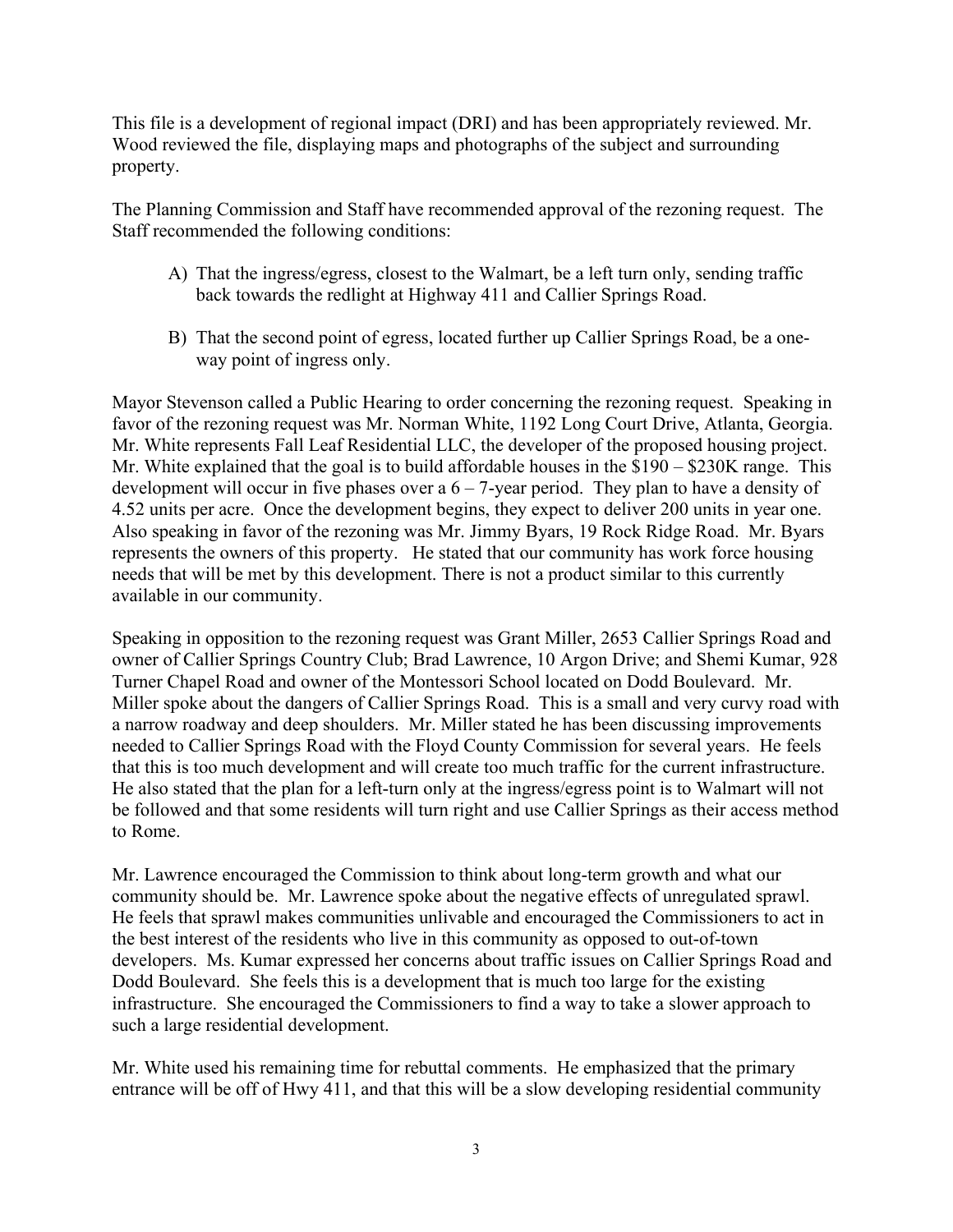that will be constructed in phases. He also spoke about the property taxes that will be generated from this development.

With there being no further comments, Mayor Stevenson closed the Public Hearing. **Commissioner Quick moved to approve the rezoning requests as submitted with the recommendations suggested by the Planning Commission Staff – a) that the point of ingress/egress closest to the Walmart be a left-turn exit only, sending traffic back towards the redlight at Highway 411 and Callier Springs Road; b) that the second point of ingress, located further up Callier Springs Road, be a one-way point of ingress only. Commissioner McDaniel seconded the motion.**

There was considerable discussion by the City Commissioners regarding this rezoning request. The consensus is that there are infrastructure deficiencies in this area, and in general, roadways need to be improved before developments occur. This is not only a city issue, but a county issue since the roadways in question are located in both the City and the County. Commissioner McDaniel spoke about the very slow growth in our community over the past decades. He noted that 40% of the city school students currently live in public housing. The Housing Summit that the City held over the past two years has produced good results with several residential developments now being planned. The Rome City School System has reported to the City Commission that they constantly plan for growth and can accommodate student growth in this area.

With the discussion concluded, the motion to approve the rezoning request, with conditions, was unanimously approved.

## **Z22-03-05 Rezone Dodd Boulevard Property**

Assistant Rome Planner Brice Wood introduced and reviewed rezoning file Z22-03-05, the request to rezone 34 acres of property located off of Dodd Boulevard and identified by Floyd County Tax Map #s J15W-455, J15W-456, K15X-021, and K15X-027 from Community Commercial to Multi-Family Residential. Mr. Wood explained that the developers of this property intend to construct a mix of townhouses and apartments and plan for a total of 395 units. Mr. Wood displayed maps and photographs of the subject and surrounding area. He reported that the Planning Commission and Staff have recommended approval of the rezoning request. Staff recommends approval on the condition that the exit onto Dodd Boulevard be constructed to be a left-turn only, thus directing traffic back toward Highway 411 and away from Callier Springs Road, or that Dodd Boulevard be an entrance only. Mr. Wood added that the topography of this property does not make it as desirable for commercial development.

Mayor Stevenson called a Public Hearing to order concerning this rezoning request. Speaking in favor of the rezoning was Mr. Daryl Edwards, 272 J Slage Road, Calhoun, Georgia. Mr. Edwards stated that his original plan was to develop townhomes and storage units on this property; however, after further consideration and encouragement by the Planning Commission, this has been redeveloped into a residential development only. He expects the buildout to take approximately four years with construction being divided into three phases. He plans a total number of units 395, approximately 123 townhomes, and 272 apartments. The plan is to construct approximately 120 units in year one of development. The entrance ways will be from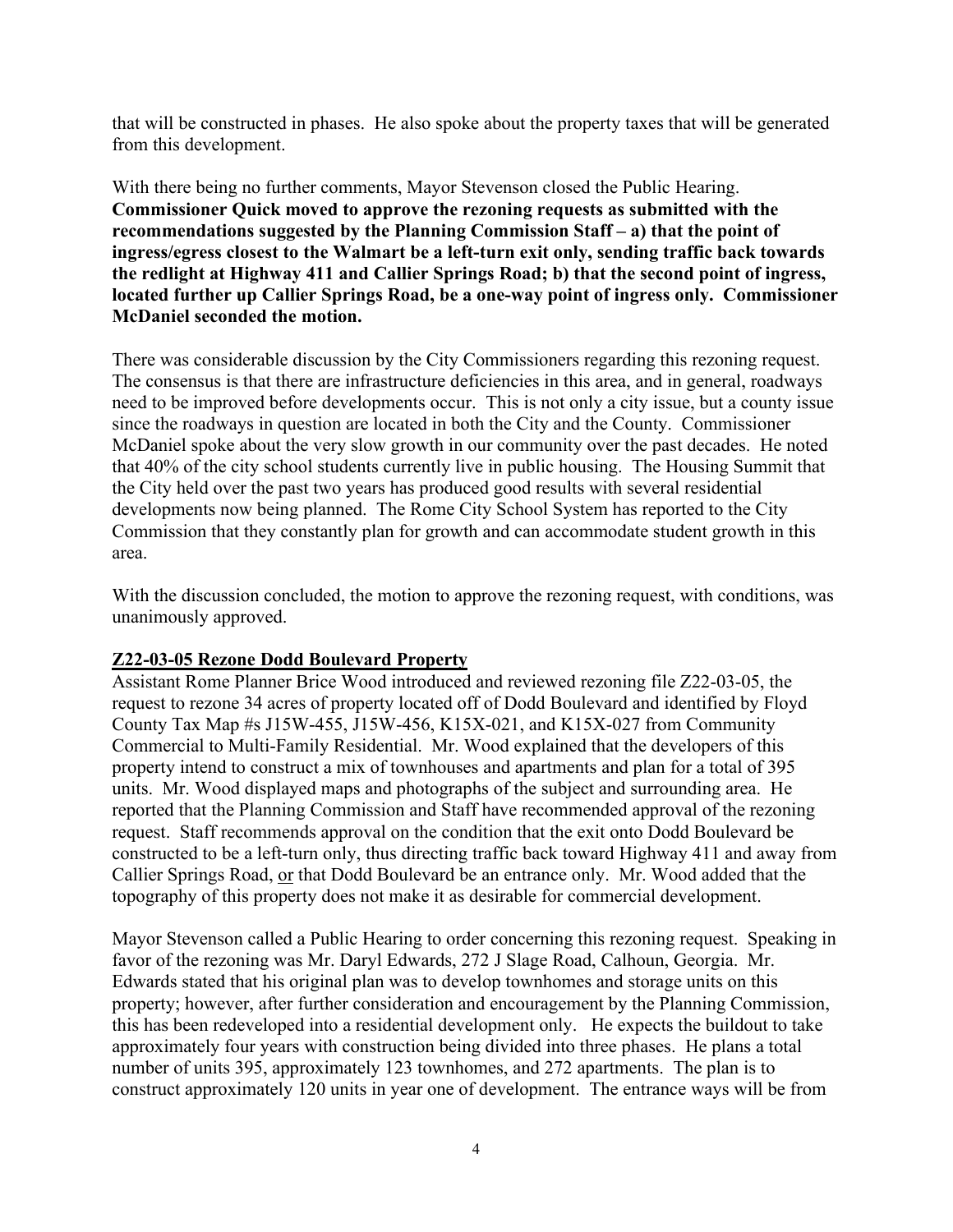Dodd Boulevard with the primary entrance from Hobson Way. These units expect to be priced in the \$175K - \$250K range.

Speaking in opposition to the rezoning request was John Headrick, 13 Breckinridge Road; Shemi Tumar, 928 Turner Chapel Road; and Grant Miller, 2653 Callier Springs Road.

Mr. Headrick stated he is also a business owner on Dodd Boulevard, and while he is in favor of the residential growth, he commented on the infrastructure problems in that area. Specifically, there is a road failure on Dodd Boulevard due to a dilapidated corrugated metal drainpipe. This infrastructure issue is affecting his parking lot, and he is concerned about the added issues with this development. He encouraged the City Commission to take action to correct the infrastructure deficiencies in this area. Ms. Kumar also spoke about the infrastructure problems on Dodd Boulevard as it relates to safety particular towards school operations. She encouraged the city to consider sidewalks in this area for the safety of the pedestrians, many of whom come from the Callier Forrest Housing Development on Dodd Boulevard. Furthermore, she commented on flooding issues in the area during times of heavy rain. She favors growth; however, this growth should be managed with proper infrastructure support. Mr. Miller, once again, commented on the aging infrastructure in this area, particularly stormwater issues, which have impacted his property at the Callier Springs Country Club.

Speaking in rebuttal was Mr. Edward's business partner, Darren Hardin. Mr. Hardin stated that their residential development will help with some of the problems in this area, particularly stormwater management. He also reminded the Commission that the primary entrance and exit to this residential development will be from Highway 411 (Hobson Way).

With there being no further comments, Mayor Stevenson closed the Public Hearing.

**Commissioner Quick moved to approve the rezoning request as submitted with conditions.**  There was discussion regarding the Planning Commission Staff's recommended conditions since it was a choice of two stipulations. During the discussion regarding Staff recommendations, Mr. Wood stated that the City of Rome Traffic Engineering and Public Works Departments made no negative comments toward their option. Commissioner Quick clarified that his motion to approve included the option that Dodd Boulevard be used as an entrance only. Commissioner McDaniel seconded the motion. Commissioner Cochran addressed our ULDC Land Development Code and stated that it is anti-growth in some ways, and work is underway for the development of a new Land Development Code and that the City and County must be proactive regarding infrastructure improvements. City Manager Rich stated that, in the City of Rome's 2022 Capital Budget, there are funds allocated to replace the failing stormwater drain across Dodd Boulevard. This is an expensive project estimated to be approximately \$750,000. Commissioner Askew encouraged development to be in all parts of town rather than the developments on the East side of town that the City Commission has been addressing recently.

With the discussion concluded, the motion to approve the rezoning to Multi-Family Residential, with the condition that Dodd Boulevard be used as an entrance only, was unanimously approved.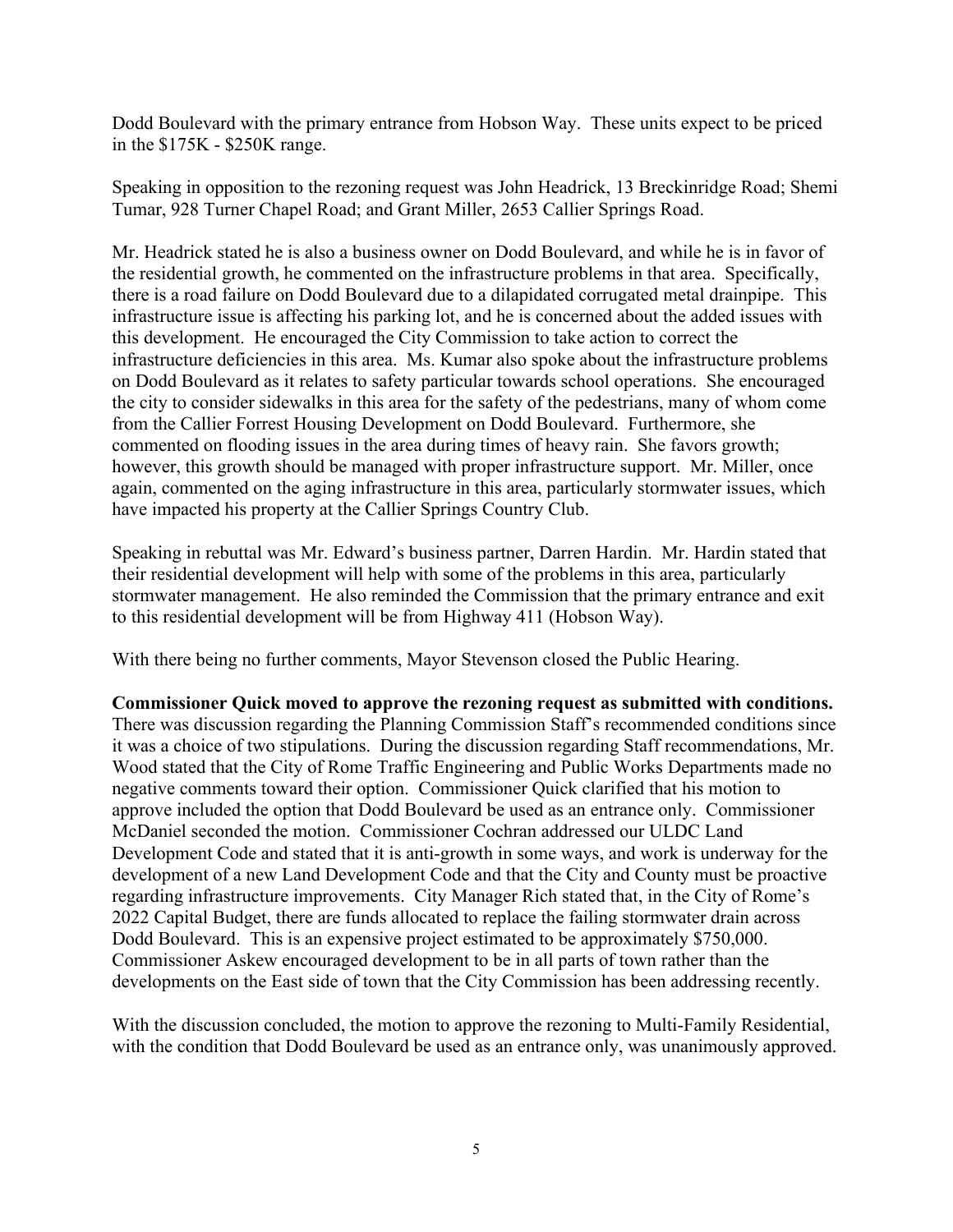# **Z22-04-01 Rezone Division Street at John Davenport Drive**

Assistant Rome/Floyd Planner Brice Wood introduced and reviewed rezoning file Z22-04-01, the request to rezone property located at the corner of Division Street and John Davenport Drive, identified by Tax Map # I13Z-031, from Heavy Industrial to Light Industrial. The Planning Commission has unanimously recommended approval. Mr. Wood reviewed this file, displaying maps and photographs of the subject and surrounding area.

Mayor Stevenson called a Public Hearing to order. Speaking in favor of the rezoning request was Mr. Mark Brewster, 2400 Garden Lakes Boulevard. Mr. Brewster stated that they would like to rezone a portion of this property from Heavy Industrial to Light Industrial. This site is approximately 3.5 acres in size. Mr. Brewster clarified that there is not a specific use planned at this time for this site. There was no one else to speak in favor or opposition regarding this matter, and the Public Hearing was closed. Commissioner Quick moved to approve the request to rezone this property from Heavy Industrial to Light Industrial. Commissioner Askew seconded, and the vote was unanimously in favor.

# **Z22-04-06 Rezone 145 John Davenport Drive**

Assistant Rome/Floyd Planner Brice Wood introduced and reviewed rezoning file Z22-04-06, the request to rezone property located at 145 John Davenport Drive and identified by Floyd County Tax Map # I13Z-093, I13Z-094, and I13Z-094A from Community Commercial to Light Industrial. The Planning Commission has recommended approval with a 6-1 vote. The Planning Staff has also recommended approval with the following conditions:

- A) The proposed storage unit developments only point of ingress/egress will be with the existing curb cut on parcel I13Z-094A.
- B) Any/all proposed development, to include grading and soil displacement, will occur outside the limits of the flood plain as currently mapped.

After the conclusion of Mr. Wood's review of the file and photographs, Mayor Stevenson called a Public Hearing to order. Speaking in favor of the rezoning request was Mr. Chuck Hardin of Southern Engineering Services and representative of the property owner. Mr. Hardin clarified that, as recommended by Planning Staff, the existing curb cut will be used for ingress and egress, and there will be no development or soil disturbance in the flood plain area. With the public comments concluded, Mayor Stevenson closed the Public Hearing.

Commissioner Collins moved to approve the rezoning request from Community Commercial to Light Industrial as requested with the conditions that the proposed storage unit development's only point of ingress and egress be with the existing curb cut on parcel I13Z-094A and any and all proposed development, to include grading and soil displacement that will occur outside of the limits of the flood plain as currently mapped. Commissioner Quick seconded the motion, and the vote was unanimously in favor.

## **Z22-04-08 Rezone the Former Northwest Georgia Regional Hospital Site**

Assistant Rome/Floyd Planner Brice Wood introduced and reviewed rezoning file Z22-04-08, the request to rezone the former Northwest Georgia Regional Hospital Site located at Division Street and 100 Marable Way and identified by Floyd County Tax Map #s I13X-015, I13X-016,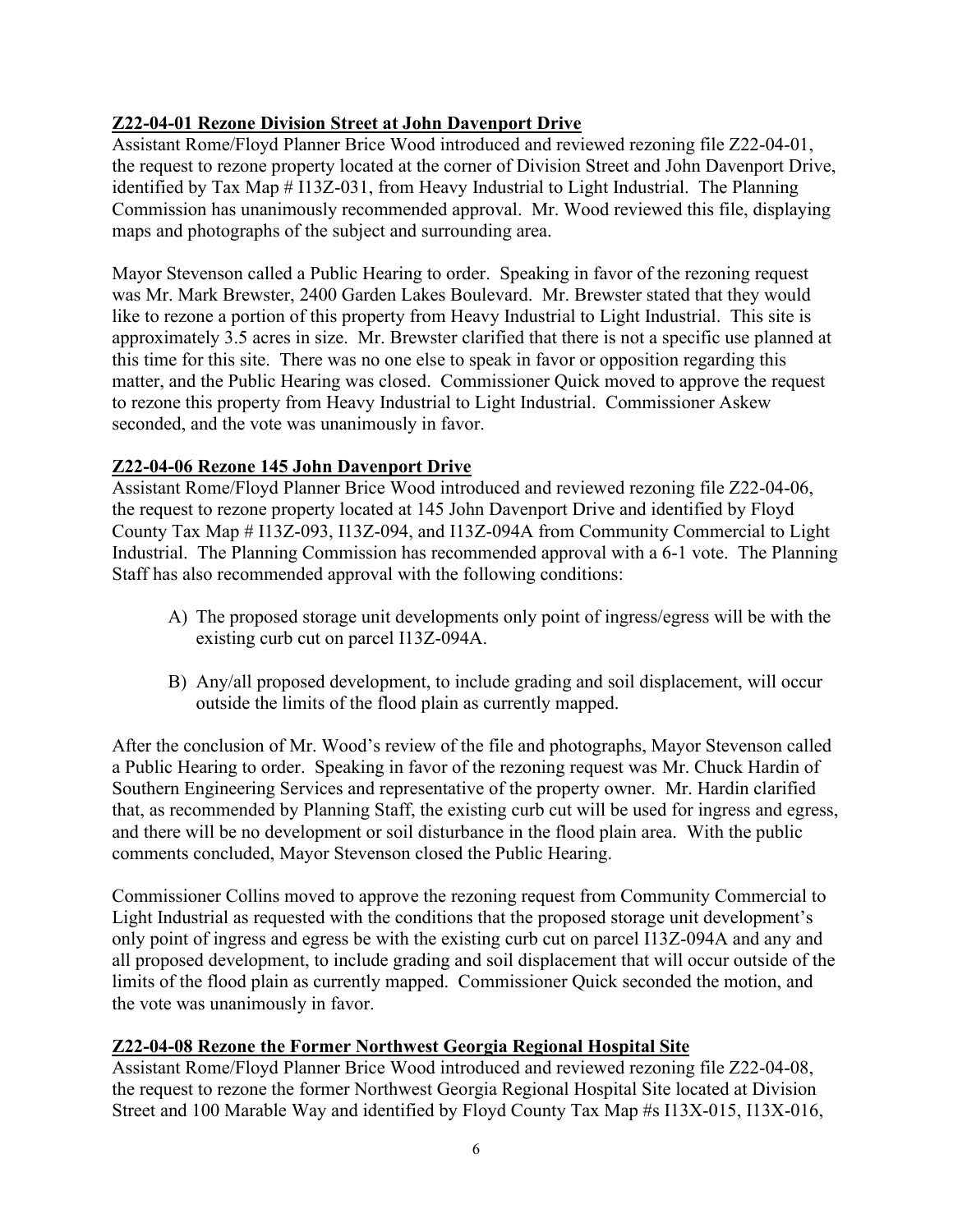and I13X-017, from Office Institutional to Heavy Industrial. The Planning Commission has unanimously recommended approval of the rezoning, and Planning Staff has recommended approval also, with the condition that the applicant/owner create a barrier to reroute commercial truck traffic north towards the bypass, which is intended for such trips and thus avoiding Charlton Street (east of North Division Street) and other inner-city streets. This site is approximately 132 acres. Following Mr. Wood's review of this rezoning file, Mayor Stevenson called a Public Hearing to order. Speaking in favor of the rezoning request was Missy Kendrick, Rome/Floyd County Development Authority, 800 Broad Street; Jimmy Byars, 19 Rockwood Road and Chairman of the Rome/Floyd County Development Authority; Allison Watters, 1225 Mt. Alto Road, vice-chair of the Floyd County Commission; Doc Kibler, Cave Spring, Georgia; and Chris Smith, VT Industries. Ms. Kendrick stated that, after many years of study and negotiations, the City and County were eventually able to buy this site from the State of Georgia with local economic development funds. The intention has been to redevelop this very important site for industrial needs within the City of Rome. Ms. Kendrick commented on the homes that are at this site stating that the homes are in very poor condition and after evaluation by housing experts, they have been told that it is not feasible to move the homes off of this site. Ms. Kendrick also commented that there have been concerns about potential truck traffic into this area via Charlton Street through the Summerville Park Neighborhood. Ms. Kendrick stated that, the plans will be for no truck traffic on Charlton Street east of North Division Street. Charlton Street on the west side of North Division would be used for ingress and egress to this site. The intention will be for traffic entering and exiting this site to use Division Street to Redmond Road and the Rome Bypass.

Mr. Byars commented on the importance of this site and the effort and funding that has been dedicated to acquiring the property. This is a rare opportunity for an additional industrial site in the City of Rome. Commissioner Watters reminded the City Commission of the City/County partnership in acquiring this property. Mr. Kibler commented on the negotiations with the State of Georgia, which eventually facilitated the sale of the property to Rome and Floyd County. The Governor approved the sale of the property because the property was going to be used for economic development. Mr. Smith of VT Industries indicated that their desire to expand their industrial site eastward into the property being discussed tonight.

Speaking in opposition to the rezoning request was Ms. Penny Evans-Plant, 511 Charlton Street and President of the Summerville Park Neighborhood Association; Jordan Webber, 509 Charlton Street; Chris Reyes, 202 Oakwood Street; Jessica Vihon, 621 Briarwood Circle; and Carrie Nobles, 209 Timothy Avenue. Ms. Evans-Plant expressed her opposition to the rezoning request on behalf of the Summerville Park Neighborhood. The residents feels that this will be a detriment to their quality of life. Heavy Industrial will bring more negative issues such as traffic and pollution. The neighborhood does favor a mixed-use zoning for this site. They are not in opposition to VT Industries and Lewis Chemical expanding on the west side of this site; however, they are in favor of the mixed-use plan as originally outlined on the consultant's rendering. Ms. Evans-Plant also asked for more stop signs in the neighborhood to slow the traffic down, and she referenced the unpleasant Atlanta Gas Light experience with the pipeline replacement project that impacted their neighborhood. Mr. Webber also opposes this heavy industrial zoning listing several possible uses allowed in a HI Zone that would be a detriment to the neighborhood. Mr. Reyes primarily commented on traffic in the neighborhood stating that, even if trucks are routed away from the neighborhood, employees working at the site will use the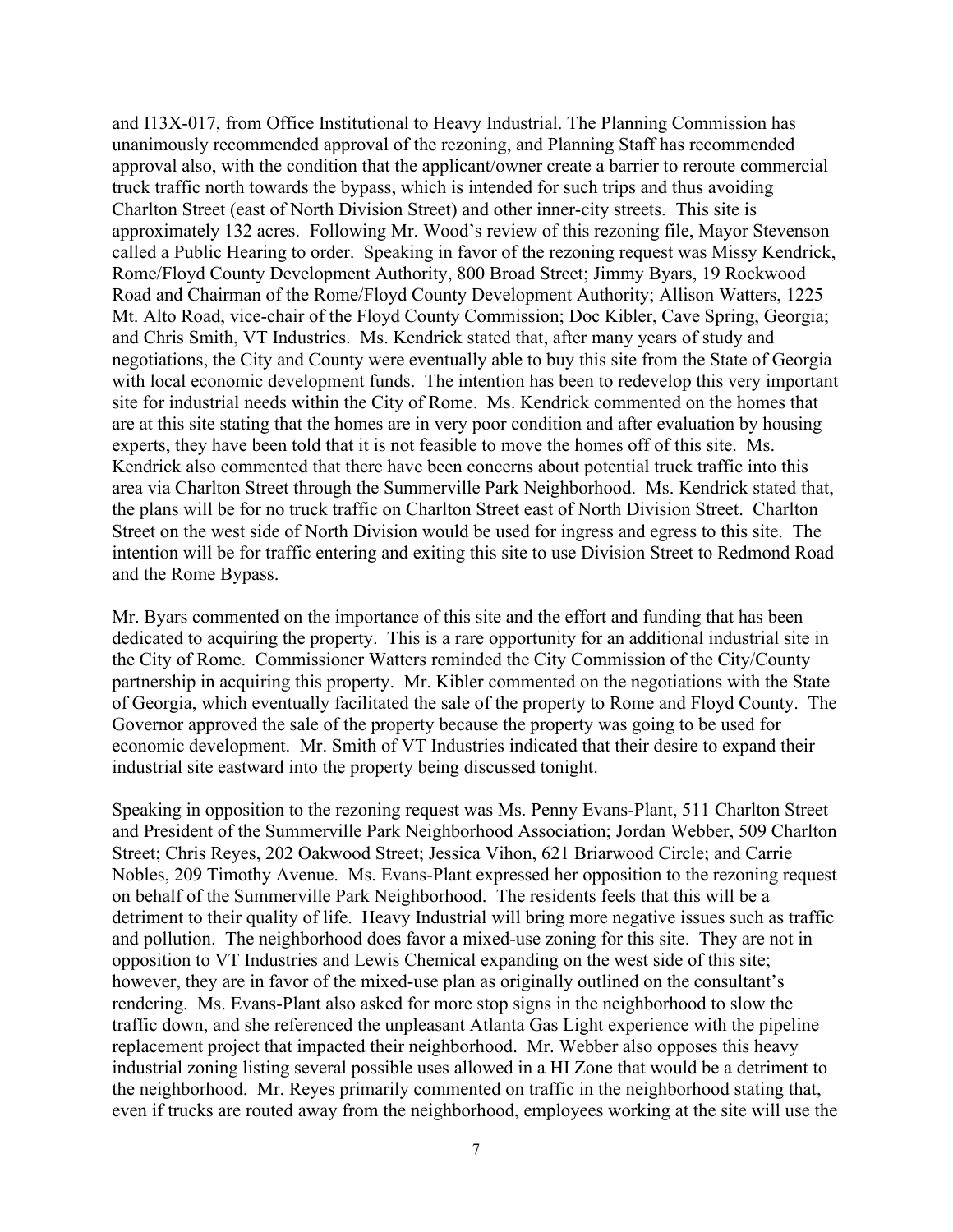Summerville Park neighborhood as a transportation route to and from work. He encouraged the city to correct this infrastructure matter before rezoning to Heavy Industrial. Ms. Vihon also expressed opposition to the Heavy Industrial zoning favoring Light Industrial zoning with noise restrictions, or a Mixed-Use zoning with buffers. Ms. Nobles commented on the detrimental impact to schools and neighbors in this area if Heavy Industrial is allowed with noise and air pollution as the concerns.

With rebuttal time remaining, Ms. Kendrick stated that, according to the Georgia Power Economic Impact Study, there could be 500 jobs created (long-term) at this site. Ms. Kendrick reminded everyone that, when the former hospital was in operation, there were approximately 1,000 employees at that site, and that industrial redevelopment in this area could have less impact than the hospital previously did. She also reminded everyone that their goal is to keep both employee and truck traffic out of the Summerville Park Neighborhood. With the public comments concluded, Mayor Stevenson closed the Public Hearing. **Commissioner Quick moved to approve the rezoning request with the condition that the applicant/owner create a barrier to reroute commercial traffic north towards the Bypass, which is intended for such trips, thus avoiding Charlton Street (east of North Division Street) and other inner-city streets. Commissioner McDaniel seconded the motion.**

Commissioner Quick stated that the Rome/Floyd Development Authority has a good record of bringing the right type of industrial development to our community. Ms. Kendrick adding that today's manufacturing is green and clean and not the stereotypical industry of previous years, which could produce more noise and pollution. There are lots of low-impact industries now with advanced manufacturing. Commissioner Collins stated that the plan the consultant drafted called for a mixed use on this site and not all industrial. He emphasized the importance of the surrounding neighborhoods and the family values that have developed in those locations over many decades. He asked the Rome/Floyd Development Authority to rethink their industrial plans for this site since no one knows the eventual actual use. The lack of clarity at this point is a major concern.

Commissioner McDaniel spoke regarding the matter and about the previously referenced plan. The consultant's plan that was developed and distributed, generating no interest in this property. The City and the County were eventually able to take action to purchase the property with the help of the State of Georgia. Economic development and industrial uses were the primary focus. He also reminded everyone that our current industrial property is located in unincorporated Floyd County. This is a great opportunity for an industrial tract inside the City of Rome, and our Rome/Floyd Industrial Development Authority will bring the right type of industry to this site. He referenced the former Northwest Georgia Regional Hospital, which operated at this site for decades, and this operation had over 1,000 employees and created a lot more traffic than an industrial development at this location will. He concluded his comments by emphasizing our need for additional jobs. Commissioner Beeman asked that we consider involving the Housing Authority with this site and also that she prefers mixed-use. She stated that not everyone needs to work in industry. Commissioner Cochran spoke at length expressing his opposition to Heavy Industrial rezoning for this site. He also referenced a serious fire that occurred at the Bekaert Plant several years ago and that there was an evacuation within one mile of the plant due to that toxic danger. Commissioner Cochran referenced many businesses, institutions, and homes that would be impacted if there was an evacuation order within one mile of this site. Commissioner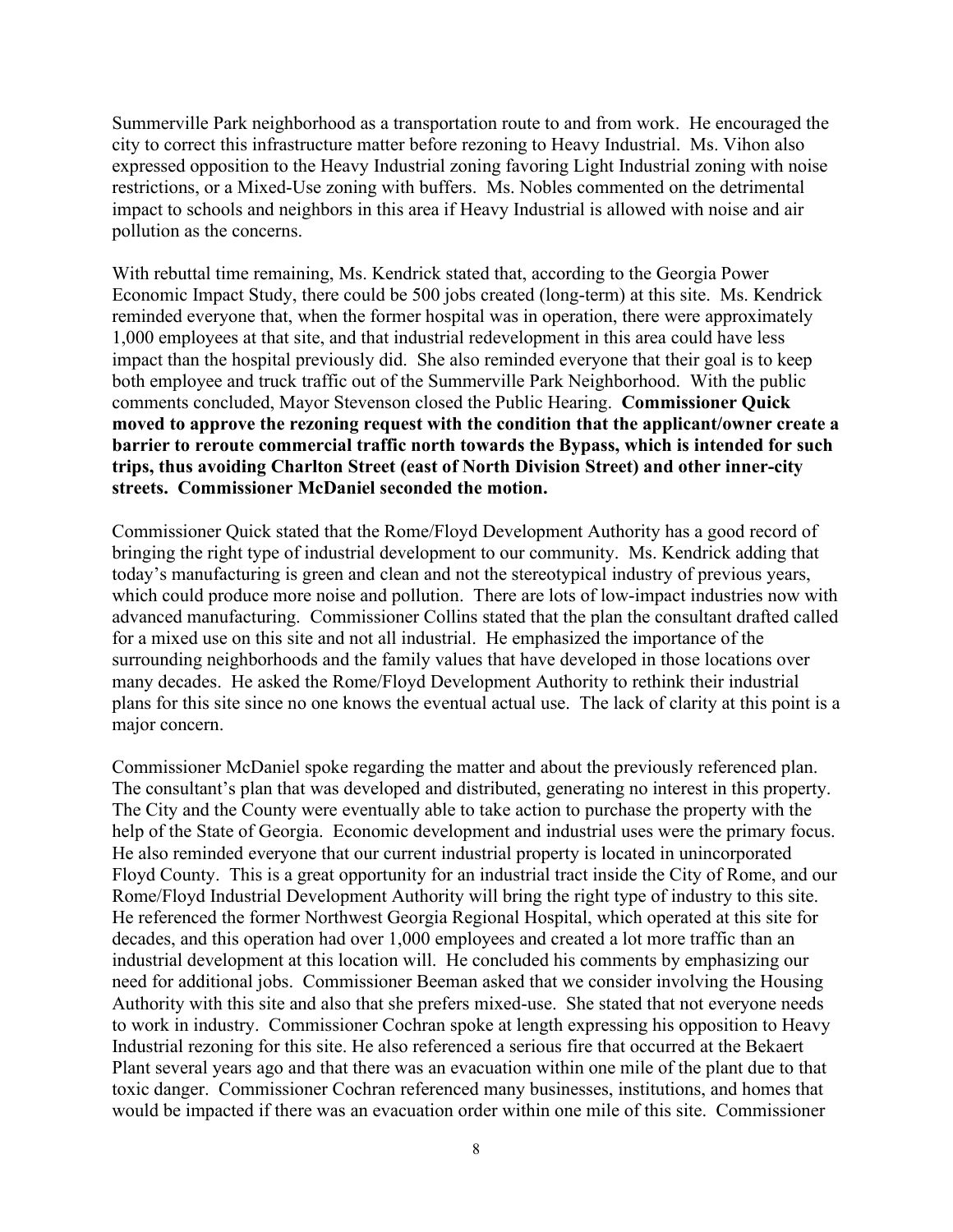Cochran also expressed his opinion on the type of economic development that we need to appeal to the workforce of tomorrow. After continued discussion, Commissioner Doss stated that the City Commission is obviously split on this issue, and the Commission needs to be unified on such an important matter. **Commissioner Doss moved to table this rezoning request. Commissioner Cochran seconded, and it was approved by the following vote:**

**YES:** Cochran, Bojo, Beeman, Doss, Quick, Askew, and Collins  **NO:** McDaniel

## **Joint Services**

Mayor Stevenson announced that the Joint Services Committee will meet on Tuesday, May 3<sup>rd</sup> at 8:30 a.m. at the Floyd County Administration Building.

## **Riverside Parkway and East First Street Paving**

Commissioner Cochran moved to award the contract for the paving of Riverside Parkway and East First Street to Northwest Georgia Paving Incorporated. The amount of this contract will be \$1,555,540. Northwest Georgia Paving was the low bid for this project, and the work is to begin by June 15<sup>th</sup>. Commissioner Askew seconded the motion, and the vote was unanimously in favor.

## **Redevelopment Committee**

Commissioner Bojo announced that the Redevelopment Committee scheduled for Wednesday, April  $27<sup>th</sup>$  at 2:30 p.m. in the Sam King has been postponed.

## **Water and Sewer Committee**

Commissioner Bojo announced that the Water and Sewer Committee will meet on Thursday, May  $5<sup>th</sup>$  at 9 a.m. in the Sam King Room.

## **Tourism**

Commissioner Doss announced that the Tourism Committee will meet on Wednesday, April  $27<sup>th</sup>$ at 11:45 a.m. at the Rome Area History Center.

### **Development Oversight Committee**

Commissioner Quick reported that the Development Oversight Committee will meet on Tuesday, May 3<sup>rd</sup> at 10 a.m. in the Sam King Room.

### **Rome/Floyd County Planning Commission**

Commissioner Quick announced that the Rome/Floyd County Planning Commission will meet on Thursday, May 5<sup>th</sup> at 2:30 p.m. in the Sam King Room.

### **General Administration Committee**

Commissioner Collins announced that the General Administration Committee will meet on Tuesday, April 26<sup>th</sup> at 11 a.m. in the Carnegie Training Room.